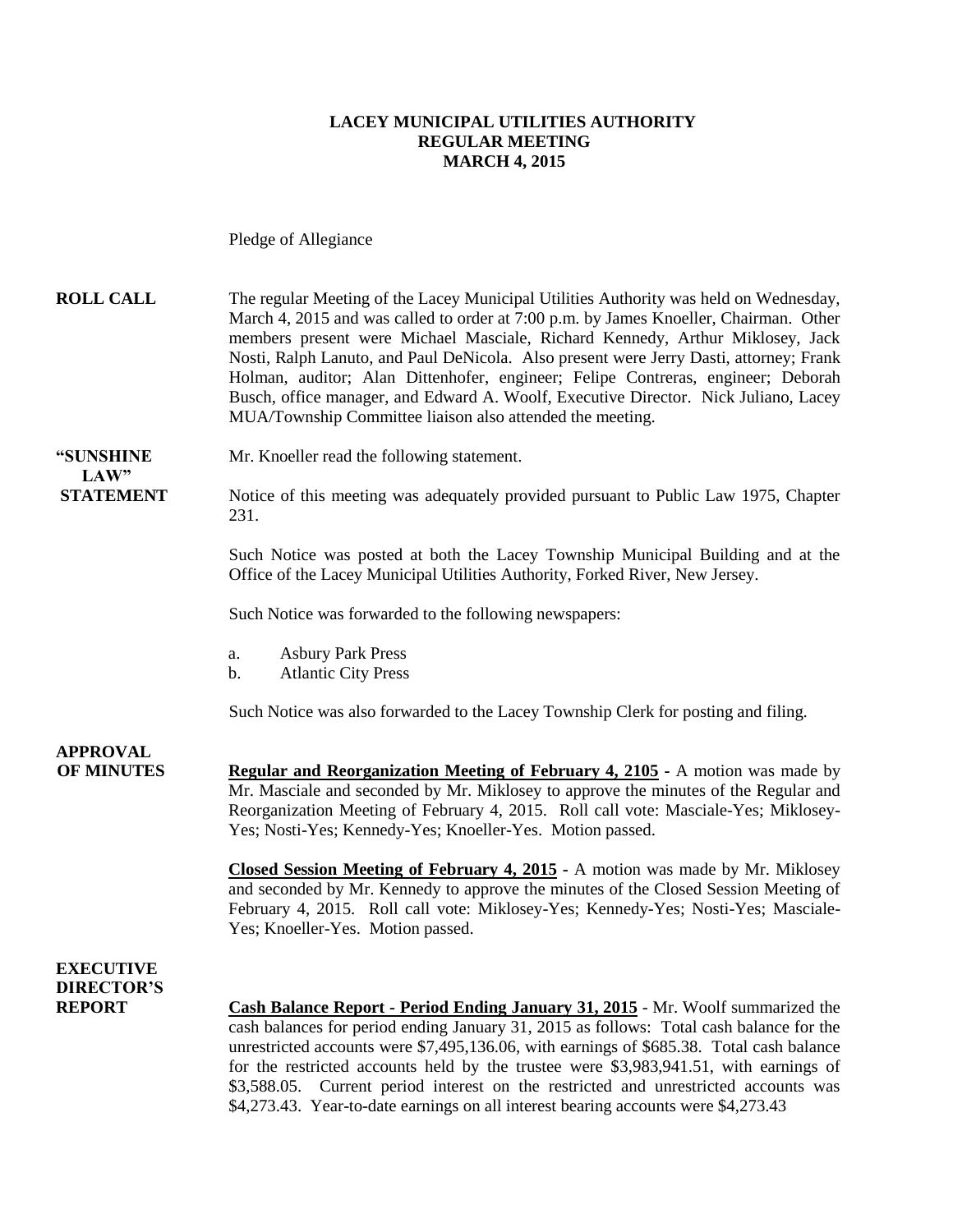**Resolution 2015-26 – Award Contract for Furnish & Delivery of Water Meters and Associated Material 2015** - On recommendation by the executive director, a motion was made by Mr. Kennedy and seconded by Mr. Miklosey to adopt *Resolution 2015-26, Resolution of the Lacey Municipal Utilities Authority, County of Ocean, State of New Jersey, Awarding Contract for Furnish & Delivery of Water Meters and Associated Material 2015.* Contract was awarded to HD Supply Waterworks in the amount of \$38,900.00. Roll call vote: Kennedy-Yes; Miklosey-Yes; Nosti-Yes; Masciale-Yes; Knoeller-Yes. Motion passed.

**Resolution 2015-23 – Approve Amendment to Collective Bargaining Agreement with Teamsters Local 97** - On recommendation by the executive director, a motion was made by Mr. Nosti and seconded by Mr. Kennedy to adopt *Resolution 2015-23, Resolution of the Lacey Municipal Utilities Authority, County of Ocean, State of New Jersey, Authorizing and Approving an Amendment to the Collective Bargaining Agreement with Teamsters Local 97 of New Jersey.* Mr. Knoeller explained the amendment pertains to the Salary Guide for the position. Roll call vote: Nosti-Yes; Kennedy-Yes; Miklosey-Yes; Masciale-Yes; Knoeller-Yes. Motion passed.

**Resolution 2015-25 – Appoint Harry Peckham to Truck Driver/Heavy Equipment Operator** - On recommendation by the executive director, a motion was made by Mr. Masciale and seconded by Mr. Kennedy to adopt *Resolution 2015-25, Resolution of the Lacey Municipal Utilities Authority, County of Ocean, State of New Jersey, Appointing Harry Peckham to the position of Truck Driver/Heavy Equipment Operator.* Roll call vote: Masciale-Yes; Kennedy-Yes; Nosti-Yes; Miklosey-Yes; Knoeller-Yes. Motion passed

**Resolution 2015-28 – Appoint Anthony DiFabio to Jet-Vac Truck Operator** - On recommendation by the executive director, a motion was made by Mr. Nosti and seconded by Mr. Kennedy to adopt *Resolution 2015-28, Resolution of the Lacey Municipal Utilities Authority, County of Ocean, State of New Jersey, Appointing Anthony DiFabio to the position of Jet-Vac Truck Operator.* Roll call vote: Nosti-Yes; Kennedy-Yes; Miklosey-Yes; Masciale-Yes; Knoeller-Yes. Motion passed

**Ellen Videl, Quail Lane South** – Mr. Woolf explained Ms. Videl is requesting reimbursement in the amount of \$153.44 for damage to her tire as a result of an improper manhole cover being installed that became dislodged when she drove over it. Based upon the information submitted, a motion was made by Mr. Kennedy and seconded by Mr. Masciale to reimburse Ms. Videl in the amount of \$153.44 for damage to her tire. Roll call vote: Miklosey-Yes; Masciale-Yes; Nosti-Yes; Kennedy-Yes; Knoeller-Yes. Motion passed.

**Safety Award** – Mr. Woolf stated the Authority received a three-year loss time accident free award and annual safety compliance award from the New Jersey Joint Insurance Fund. He stated Mr. Coraggio is doing an outstanding job with the Safety program. Mr. Knoeller recommended Mr. Coraggio be given a written commendation from the Board for all his hard work.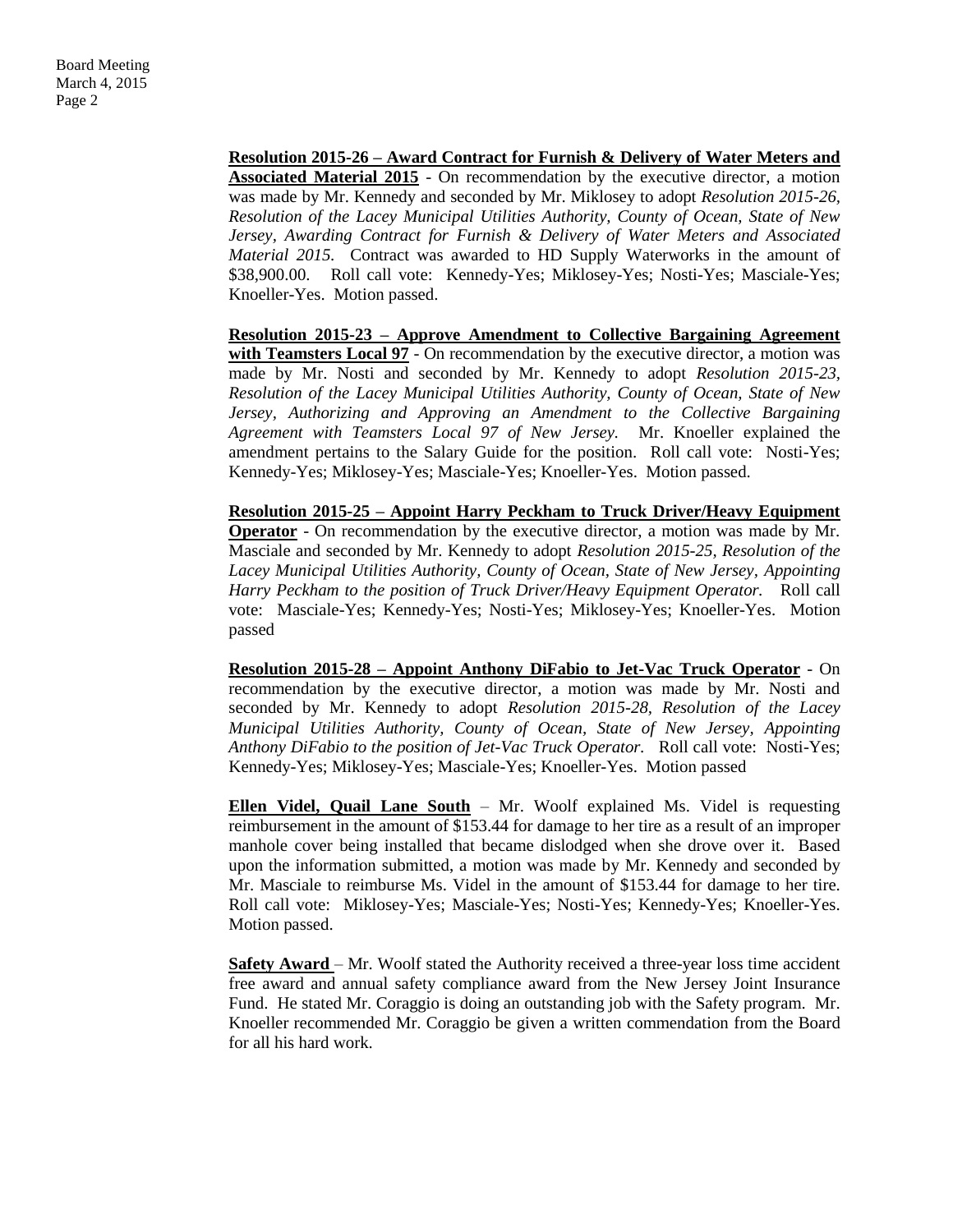Board Meeting March 4, 2015 Page 3

# **BUSINESS**

## **ENGINEER'S**

**REPORT** The business report was submitted for review. Mr. Knoeller asked how many accounts went to lien sale. Ms. Busch stated approximately 200.

**REPORT Resolution 2015-27 – Tentative Sewer and Water Approval – Bob's Square Deal – Mera Holdings, LLC, Block 113, Lot 2** – Mr. Dittenhofer stated his office received the application and plans for tentative sewer and water approvals for Bob's Square Deal – Mera Holdings, Block 113, Lot 2. The applicant is proposing to construct a 9,000 SF commercial building consisting of a 6,000 SF hardware store and a 3,000 SF warehouse space on the east side of Route 9 between Beach Boulevard and Clearwater Drive. The applicant proposes to connect to an existing curb stop in the right-of-way of Route 9 and install a 1" water service for the building. The applicant also proposes to connect to an OCUA manhole located in an easement on the property and install approximately 40 LF of 8" PVC sewer main to a new manhole. The new sanitary lateral to service the building will connect to the manhole. On recommendation by the Authority's engineer, a motion was made by Mr. Miklosey and seconded by Mr. Masciale to adopt *Resolution 2015-27, Resolution of the Lacey Municipal Utilities Authority, County of Ocean, State of New Jersey, Tentative Sewer and Water Approval – Bob's Square Deal – Block 113, Lot 2, Mera Holdings, LLC.* Roll call vote: Miklosey-Yes; Masciale-Yes; Nosti-Yes; Kennedy-Yes; Knoeller-Yes. Motion passed.

> **Resolution 2015-24 – Permit to Operate – Performance Guarantee Release - Hoyt Street & Patterson Avenue Road Improvements, Block 1589, Various Lots** - On recommendation by the Authority's engineer, a motion was made by Mr. Masciale and seconded by Mr. Miklosey to adopt *Resolution 2015-24, Resolution of the Lacey Municipal Utilities Authority, County of Ocean, State of New Jersey, Permit to Operate – Sewer and Water System, Performance Guarantee Release, Hoyt Street & Patterson Avenue Road Improvements, Block 1589, Various Lots.* Roll call vote: Masciale-Yes; Miklosey-Yes; Nosti-Yes; Kennedy-Yes; Knoeller-Yes. Motion passed.

> **Water Treatment Plant No. 1 Upgrades** – Mr. Dittenhofer stated JCP&L installation was completed on February  $25<sup>th</sup>$ . The project is expected to be completed within the next week.

> **Meter Installation** - Mr. Dittenhofer stated the contractor has installed approximately 900 meters.

> **Cleaning & Televising Contract No.**  $8 - Mr$ **.** Dittenhofer stated a notice to proceed was issued for this project and work is expected to begin mid-March.

> **HMPG Purchasing and skid mounted generator and site improvements at four (4) pump stations** – Mr. Dittenhofer stated this project is currently under design.

> **Brookdale Water Treatment Plant** – Mr. Dittenhofer stated the two wells have been decommissioned and filled. The Authority will no longer have to file reports with the NJDEP. Mr. Knoeller asked Mr. Dasti to look into whether or not that land can be put up for sale to the adjoining homeowners in Pheasant Run.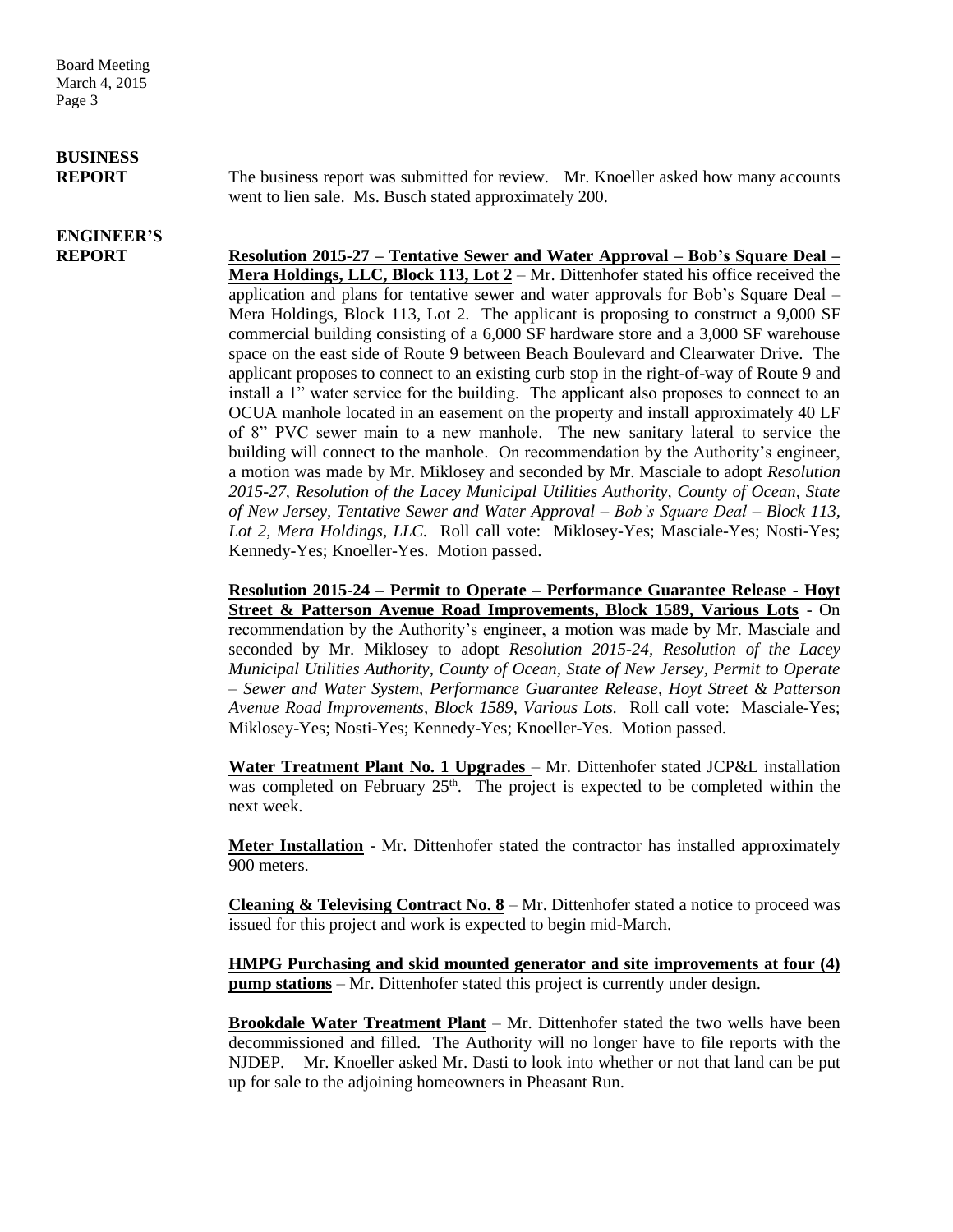# **ATTORNEY'S**

**REPORT Truck Driver/Equipment Operator** – Mr. Dasti stated he conferred with representative of the Union, and the issue of the compensation for the new truck driver/equipment operator has been resolved.

> **Water Meter Installation** – Mr. Dasti stated he has reviewed correspondence from RV&V to the contract regarding Notice to Proceed.

> Mr. Knoeller asked Mr. Woolf to get an estimate on what it would cost to put a gravel road with a gate as an access road off of Headquarters Lane.

### **AUDITOR'S**

**REPORT Accountant's Status Report – Month Ended January 31, 2015** – Mr. Holman reported user charges resulted in a favorable variance on sewer due to the implementation of a payment plan for residents who received turnoff notices, and an unfavorable variance on water due to customers paying outstanding balances prior to lien sale. Delinquency charges had a favorable variance on both water and sewer. Interest income had an unfavorable variance on the sewer system, due to investments not performing as well as expected, and a favorable variance on water.

> Mr. Holman stated the audit is due by the end of April, therefore, a meeting will be scheduled with the finance committee within the next three to review it. Mr. Masciale recommended the Authority's financial advisor, Northern Advisory, also attend that meeting.

#### **CORRESPONDENCE**

**Danielle Medolla, Sunset Drive** – Requesting relief of utility bill, due to leaky expansion tank. Since the water from the leak did not go into the sewer system, a motion was made by Mr. Kennedy and seconded by Mr. Nosti to grant a credit adjustment on the sewer charges in the amount of \$2,400.37 (312,000 gallons). Roll call vote: Kennedy-Yes; Nosti-Yes; Miklosey-Yes; Masciale-Yes; Knoeller-Yes. Motion passed.

**Mr. & Mrs. Olah, Elizabeth Court** – Requesting relief of utility bill, due to leaky outside faucet. Since the water from the leak did not go into the sewer system, a motion was made by Mr. Kennedy and seconded by Mr. Nosti to grant a credit adjustment on the sewer charges in the amount of \$503.18 (84,000 gallons). Roll call vote: Kennedy-Yes; Nosti-Yes; Miklosey-Yes; Masciale-Yes; Knoeller-Yes. Motion passed.

**Ray Selander, Borealis Court** - Requesting relief of utility bill, due to broken pipe. Since the water from the leak did not go into the sewer system, a motion was made by Mr. Kennedy and seconded by Mr. Nosti to grant a credit adjustment on the sewer charges in the amount of \$5.80 (5,000 gallons). Roll call vote: Kennedy-Yes; Nosti-Yes; Miklosey-Yes; Masciale-Yes; Knoeller-Yes. Motion passed

**Robert Krawiec, Kalae Drive** - Requesting relief of utility bill, due to broken pipe. Since the water from the leak did not go into the sewer system, a motion was made by Mr. Kennedy and seconded by Mr. Nosti to grant a credit adjustment on the sewer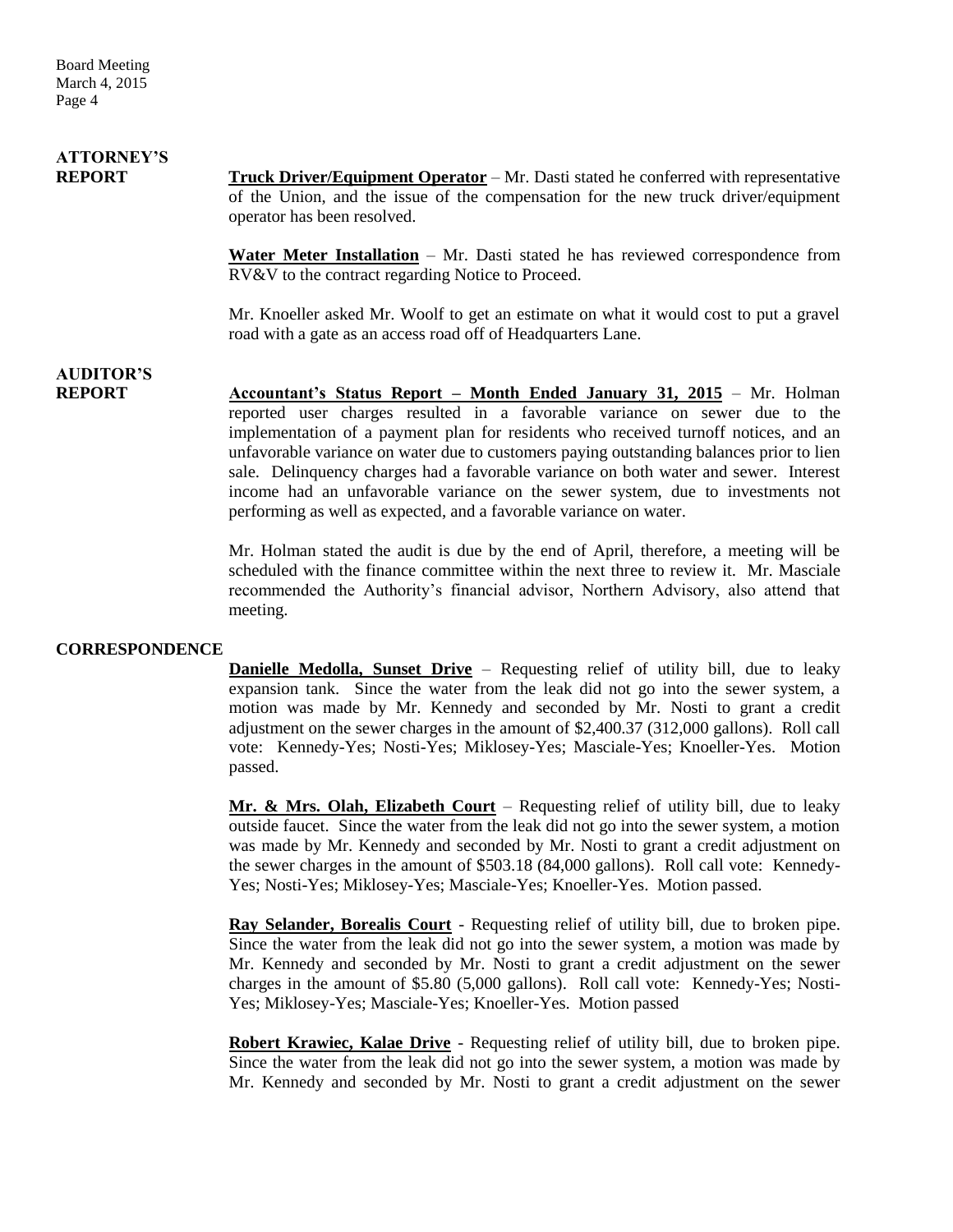charges in the amount of \$2.32 (2,000 gallons). Roll call vote: Kennedy-Yes; Nosti-Yes; Miklosey-Yes; Masciale-Yes; Knoeller-Yes. Motion passed

**David Hupke, Uranus Court** - Requesting relief of utility bill, due to toilet leak. Based upon the available information a waiver of the service charges could not be supported. A payment plan will be offered to customer.

**George Price, Cedar Drive** - Requesting relief of utility bill, due to hot water leak. Since the water from the leak did not go into the sewer system, a motion was made by Mr. Kennedy and seconded by Mr. Nosti to grant a credit adjustment on the sewer charges in the amount of \$6,345.58 (822,000 gallons). Roll call vote: Kennedy-Yes; Nosti-Yes; Miklosey-Yes; Masciale-Yes; Knoeller-Yes. Motion passed

**James Keith, Kauai Drive** - Requesting relief of utility bill, due to broken meter as well as reimbursement of plumbing bill. Based upon the available information, a waiver of the service charges could not be supported. It is the customer's responsibility to protect the water meter from freezing temperatures.

**OLD**

**BUSINESS Professional Services Agreement – Richard Meinders, P.C. – Authority Conflict Attorney** – Chairman Knoeller and Secretary Kennedy executed the Professional Services Agreement between the Lacey Municipal Utilities Authority and Richard Meinders, P.C. for the period from February 5, 2015 to February 2, 2016.

> **Professional Services Agreement – Connor Strong & Buckalew – Authority Risk Management Consultant** – Chairman Knoeller and Secretary Kennedy executed the Professional Services Agreement between the Lacey Municipal Utilities Authority and Connor Strong & Buckelew for the period from February 5, 2015 to February 2, 2016.

> **Professional Services Agreement – Holman, Frenia & Allison, P.C. – Authority Auditor** – Chairman Knoeller executed the Professional Services Agreement and Deferred Compensation Plan Audit between the Lacey Municipal Utilities Authority and Holman, Frenia & Allison, P.C. for the period from February 5, 2015 to February 2, 2016.

## **NEW**

**BUSINESS** Mr. DeNicola recommended that the Board package material be emailed to the commissioners. It would eliminate unnecessary paper usage as well as postal costs. Mr. Woolf stated the Board material can be scanned and sent via email to those who want it. A hard copy of the material will still be available the day of the Board meeting.

## **PUBLIC BUSINESS/**

**COMMENT Regina Discenza, Sunset Drive** – Mrs. Discenza asked if the Home Depot site has been inspected regarding the usage of snow clearing materials. Mr. Knoeller stated they are in compliance.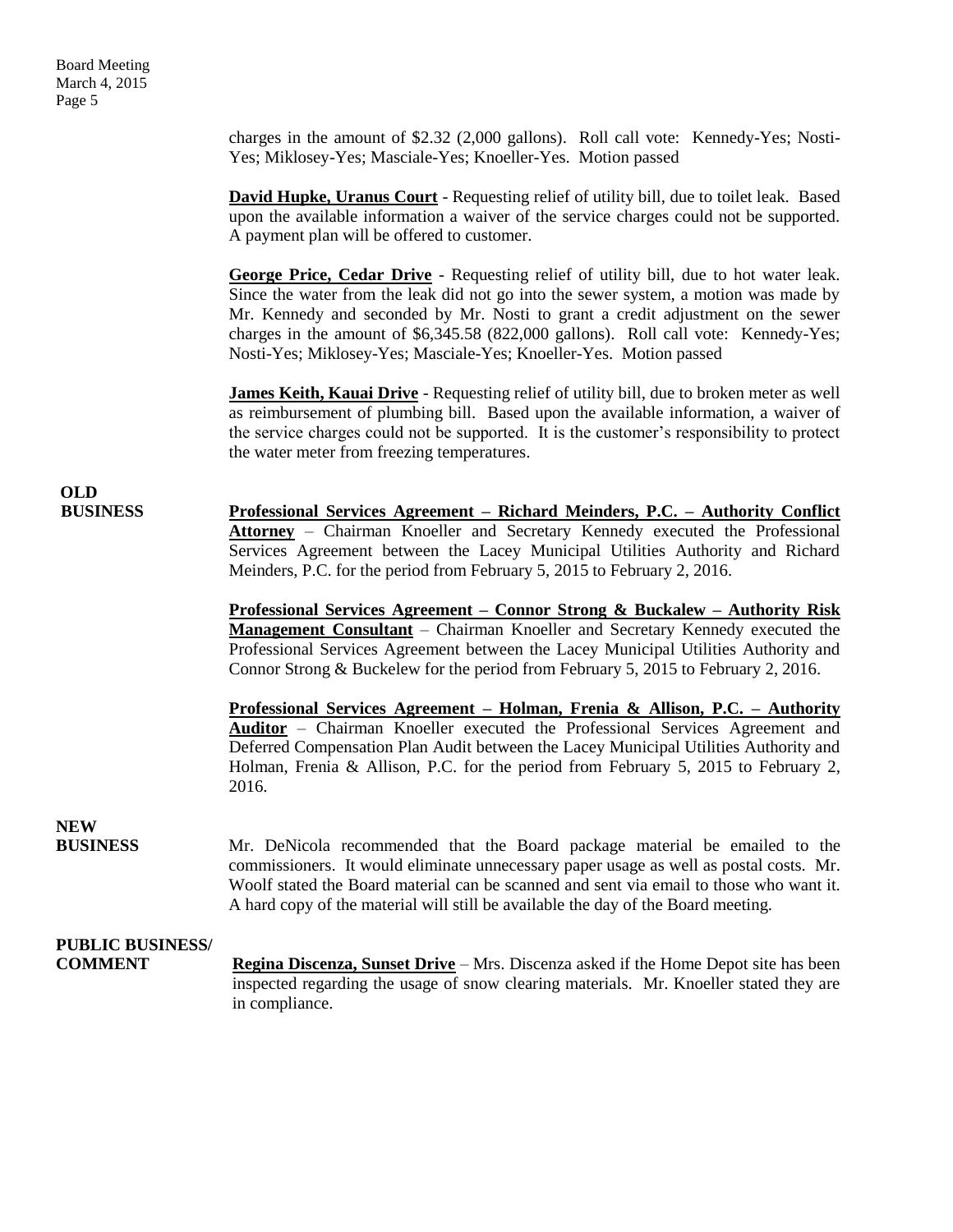Board Meeting March 4, 2015 Page 6

## **CLOSED**

#### **SESSION RESOLUTION**

**WHEREAS,** Section 8 of the Open Public Meetings Act, Chapter 231, Public Law 1975 permits the exclusion of the public from a meeting in certain circumstances;

**WHEREAS**, this public body is of the opinion that such circumstances presently exist.

**NOW, THEREFORE, BE IT RESOLVED** by the Lacey Municipal Utilities Authority, County of Ocean and State of New Jersey as follows:

1. The public shall be excluded from discussion of action upon the hereinafter specified subject matter.

2. The general nature of this closed session concerns personnel matters.

3. It is anticipated at this time that the above-stated matter will be made public once these matters have been resolved.

4. This resolution shall take effect immediately.

A motion was made by Mr. Nosti and seconded by Mr. Kennedy to adopt the above resolution. Roll call vote: Unanimously approved.

Separate minutes were kept on the above closed session.

Ms. Busch and Ms. Kennedy were excused from this portion of the meeting.

## **PAYMENT OF**

**VOUCHERS WHEREAS**, the members of the Lacey Municipal Utilities Authority carefully examined all vouchers presented for payment of claims;

> **NOW, THEREFORE, BE IT RESOLVED** by the Lacey Municipal Utilities Authority that:

> 1. Said vouchers in the sum of \$1,148,178.23 be and the same are hereby approved to be paid.

2. Said vouchers are listed on the attached computer check register.

A motion was made by Mr. Masciale and seconded by Mr. Miklosey to adopt the above resolution. Roll call vote: Masciale-Yes; Miklosey-Yes; Nosti-Yes; Kennedy-Yes; Knoeller-Yes. Motion passed.

## **RE-OPEN**

**MEETING** A motion was made and seconded to return to open session. Motion unanimously carried.